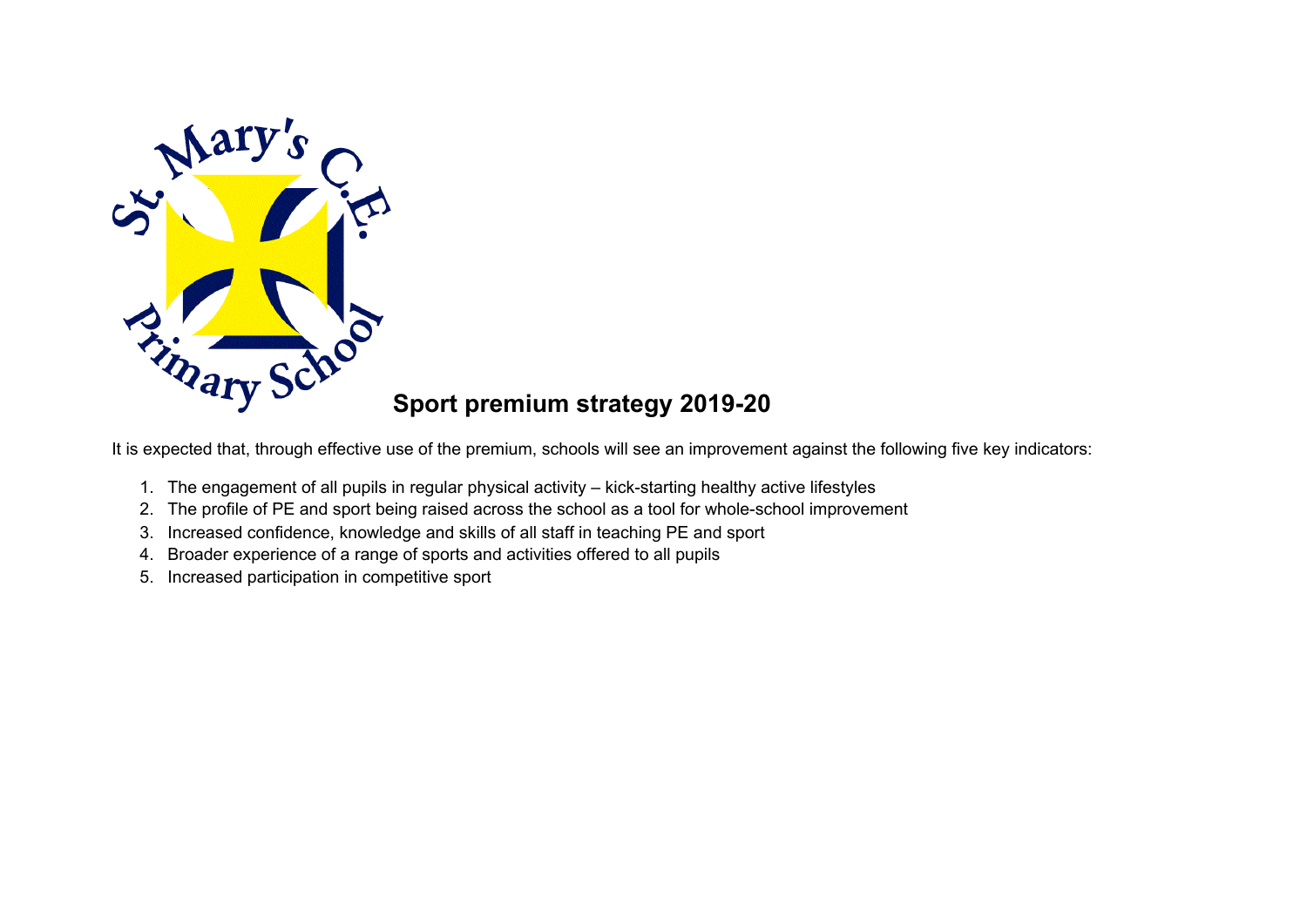| PE and sport premium grant spending plan template 2019-20                                                                                      |                                                                                                                                                                                                                                                                                                                                                                                                                                                                                                                              |                                                                                                                                                                                       |                                                                                                                                           |                 |                                                      |
|------------------------------------------------------------------------------------------------------------------------------------------------|------------------------------------------------------------------------------------------------------------------------------------------------------------------------------------------------------------------------------------------------------------------------------------------------------------------------------------------------------------------------------------------------------------------------------------------------------------------------------------------------------------------------------|---------------------------------------------------------------------------------------------------------------------------------------------------------------------------------------|-------------------------------------------------------------------------------------------------------------------------------------------|-----------------|------------------------------------------------------|
| <b>Allocation: £17,870</b>                                                                                                                     | <b>Sports grant coordinator:</b>                                                                                                                                                                                                                                                                                                                                                                                                                                                                                             |                                                                                                                                                                                       | R.Saynor                                                                                                                                  |                 |                                                      |
| Key indicator 1: The engagement of all pupils in regular physical activity - kick-starting healthy active lifestyles                           |                                                                                                                                                                                                                                                                                                                                                                                                                                                                                                                              |                                                                                                                                                                                       |                                                                                                                                           |                 |                                                      |
| Objective                                                                                                                                      | Key actions                                                                                                                                                                                                                                                                                                                                                                                                                                                                                                                  | Allocated<br>funding                                                                                                                                                                  | Anticipated outcomes                                                                                                                      | Monitoring task | Evidence of impact/legacy<br>(school, staff, pupils) |
| All pupils to have a<br>minimum of 1 hour<br>of physical activity<br>every day. In<br>addition to their<br>two 'formal' PE<br>sessions weekly. | All pupils to have 2 x<br>15 minutes of<br>playtime and a 30<br>minutes in the<br>playground during<br>lunchtime.<br>All FS2 pupils to<br>continue their day<br>with 'Wake up, Shake<br>up'<br>After school sports<br>clubs delivered daily<br>by Sports leader.<br>Delivering a wider<br>range of sporting<br>activities.<br>Purchasing new<br>resources to<br>encourage a wider<br>range of physical<br>activities available to<br>the pupils.<br>Pupils walking to local<br>school visits such as<br>to church, Town hall | YPO:<br>Football<br>goals $2@$<br>£70<br>Replacem<br>ent net @<br>£16<br>PE T-<br>shirts 30<br>@£4.50<br>Giant<br>tumble<br>tower@<br>£55<br>4 in a row<br>@£30<br>Footballs<br>@ £33 | To promote a healthier<br>lifestyles in school through<br>increasing the sporting<br>opportunities available,<br>across the whole school. |                 |                                                      |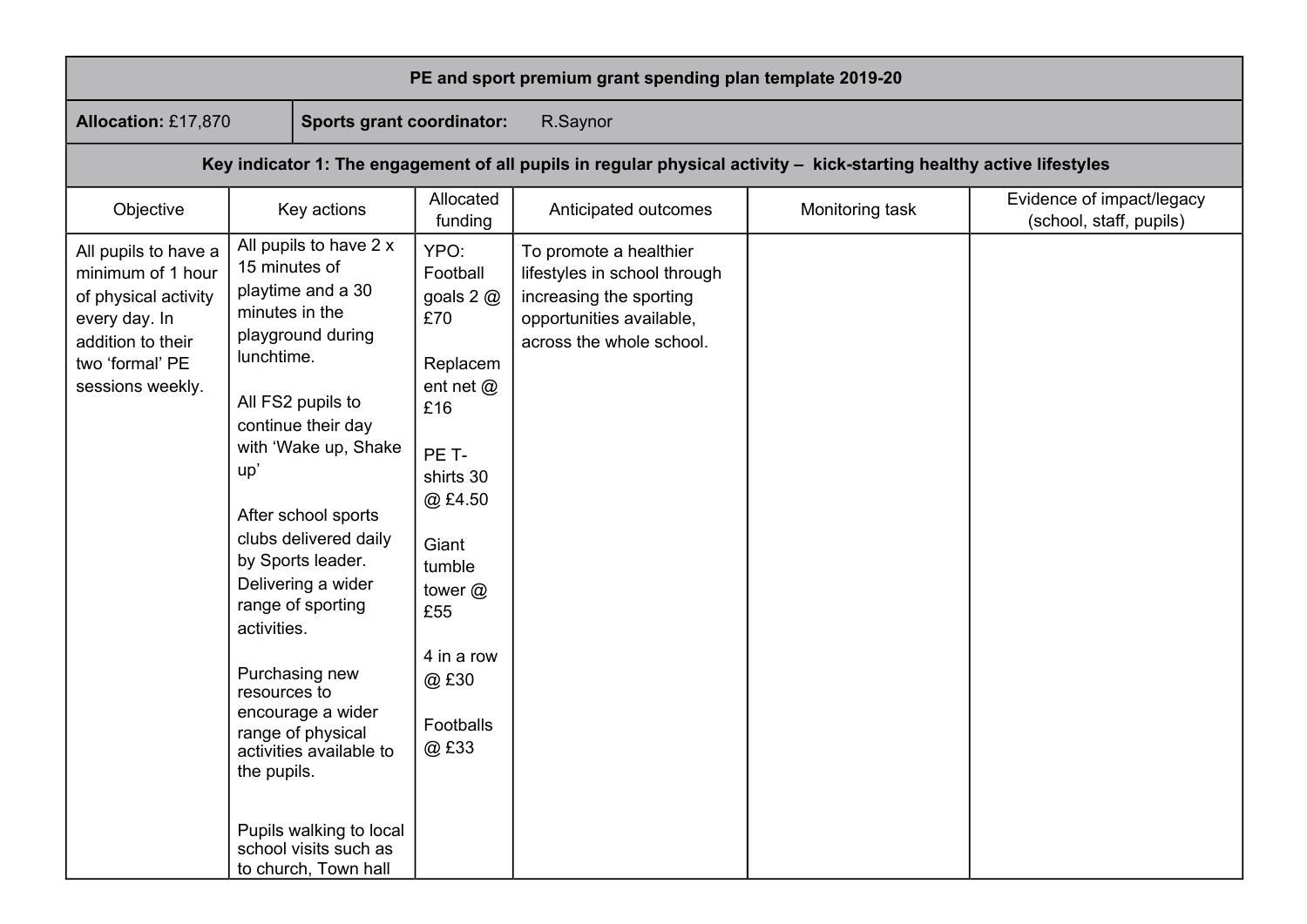|                                                                                                                                        | and Barnsley<br>museum.<br>Pupils walking to local<br>sporting events such<br>as Barnsley Football<br>Club.<br>Promote walking to<br>and from school<br>initiatives. | Total:<br>£409                           |                                                                                                                    |                 |                                                      |
|----------------------------------------------------------------------------------------------------------------------------------------|----------------------------------------------------------------------------------------------------------------------------------------------------------------------|------------------------------------------|--------------------------------------------------------------------------------------------------------------------|-----------------|------------------------------------------------------|
|                                                                                                                                        |                                                                                                                                                                      |                                          | Key indicator 2: The profile of PE and sport being raised across the school as a tool for whole-school improvement |                 |                                                      |
| Objective                                                                                                                              | Key actions                                                                                                                                                          | Allocated<br>funding                     | Anticipated outcomes                                                                                               | Monitoring task | Evidence of impact/legacy<br>(school, staff, pupils) |
| To improving the<br>delivery of Physical<br><b>Education across</b><br>the whole school<br>during two formal<br>PE sessions<br>weekly. | Sports coordinator to<br>deliver curriculum<br>across the whole<br>school.                                                                                           | £13,100                                  | Pupils have access to wider<br>curriculum coverage of PE                                                           |                 |                                                      |
| Increase pupil's<br>enthusiasm and<br>participation with<br>engaging in a range<br>of physical activity<br>out of school.              | Year 4 swimming<br>weekly<br>Annual school sports<br>day Barnsley FC.                                                                                                | £3,700<br>£1,000                         | By end of Year 4 vast<br>majority of pupils are able to<br>swim with confidence                                    |                 |                                                      |
| PE display board to<br>promote sport to<br>children, parents<br>and visitors                                                           | Regularly update the<br>hall board promoting<br>sport at St Mary's<br><b>Primary School</b>                                                                          | £30                                      | Wider school community are<br>aware of PE events within<br>school                                                  |                 |                                                      |
| PE display to show<br>sporting<br>achievements of<br>pupils in and out of<br>school.                                                   | Order trophies.                                                                                                                                                      | £150<br>(certificate<br>and<br>trophies) |                                                                                                                    |                 |                                                      |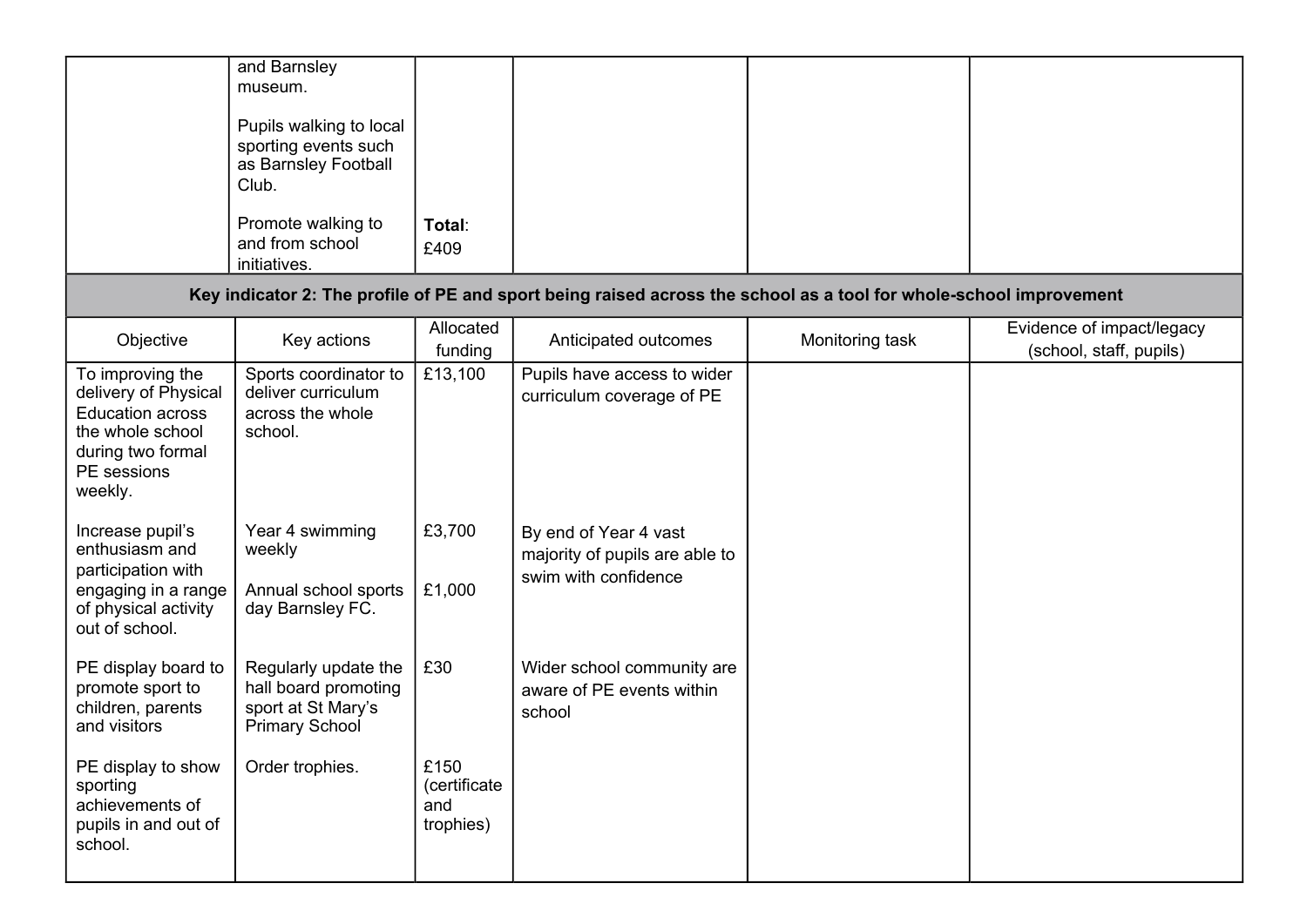| <b>Annual 'Sports</b><br>Special Mention'<br>assemblies to take<br>place to<br>acknowledge<br>achievements in<br>sport and to<br>encourage all pupils<br>to aspire to being<br>involved in the<br>assemblies.<br>Reduce obesity. |                                                                      | Total:<br>£17,980             |                                                                                                                       |                                                                                              |                                                      |
|----------------------------------------------------------------------------------------------------------------------------------------------------------------------------------------------------------------------------------|----------------------------------------------------------------------|-------------------------------|-----------------------------------------------------------------------------------------------------------------------|----------------------------------------------------------------------------------------------|------------------------------------------------------|
|                                                                                                                                                                                                                                  |                                                                      |                               | Key indicator 3: Increased confidence, knowledge and skills of all staff in teaching PE and sport                     |                                                                                              |                                                      |
| Objective                                                                                                                                                                                                                        | Key actions                                                          | Allocated<br>funding          | Anticipated outcomes                                                                                                  | Monitoring task                                                                              | Evidence of impact/legacy<br>(school, staff, pupils) |
| To improve the<br>current teaching of<br><b>Physical Education</b><br>being delivered<br>across FS2, KS1<br>and KS2.                                                                                                             | To provide existing<br>staff with training in<br>the delivery of PE. | Nil                           | Staff have greater<br>confidence in teaching PE<br>resulting in the quality of<br>provision and teaching<br>improving | SLT drop in observations<br>of sessions, discussions<br>with pupils regarding PE<br>sessions |                                                      |
| Key indicator 4: Broader experience of a range of sports and activities offered to all pupils                                                                                                                                    |                                                                      |                               |                                                                                                                       |                                                                                              |                                                      |
| Objective                                                                                                                                                                                                                        | Key actions                                                          | Allocated<br>funding          | Anticipated outcomes                                                                                                  | Monitoring task                                                                              | Evidence of impact/legacy<br>(school, staff, pupils) |
| <b>Condover Hall</b><br>residential                                                                                                                                                                                              | Year $6 - 4$ nights                                                  | Additional<br>wages -<br>£500 | Broader range of activities<br>available across the whole<br>school e.g. archery,                                     | Evidence from pupil<br>questionnaires and<br>comments made about the                         |                                                      |
| Robin wood<br>residential                                                                                                                                                                                                        | Year $4 - 2$ nights                                                  |                               | abseiling, climbing wall<br>activities                                                                                | activities                                                                                   |                                                      |
| Gardening club                                                                                                                                                                                                                   | Weekly sessions<br>offered to pupils                                 | £300                          |                                                                                                                       |                                                                                              |                                                      |
|                                                                                                                                                                                                                                  |                                                                      | Total:<br>£800                |                                                                                                                       |                                                                                              |                                                      |